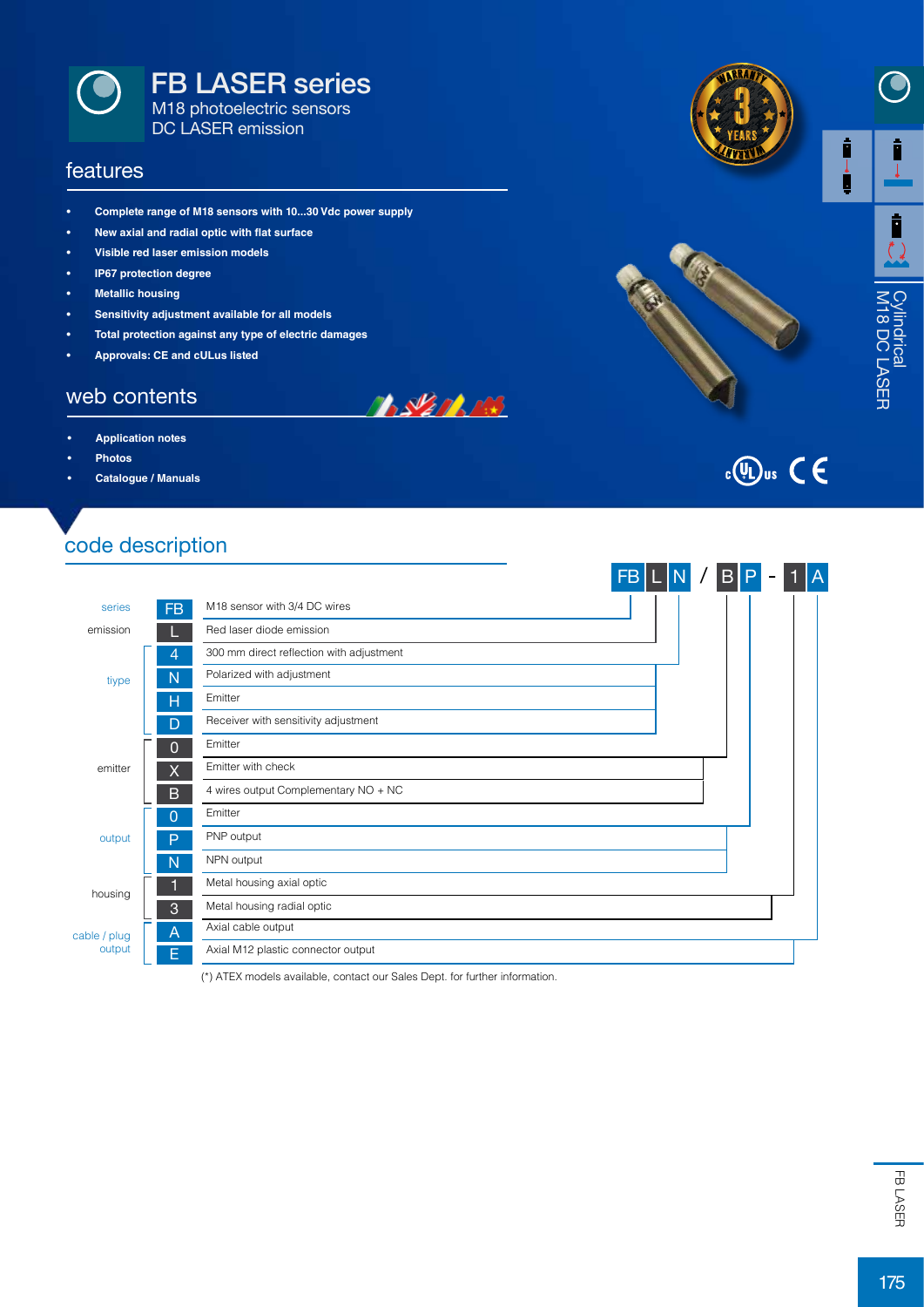# available models

|                |                                                            |                  | 4 wires NPN NO + NC      |            | 4 wires PNP NO + NC |                          |
|----------------|------------------------------------------------------------|------------------|--------------------------|------------|---------------------|--------------------------|
| model          | distance                                                   | housing          | cable                    | plug       | cable               | plug                     |
| direct diffuse | 300 mm                                                     | axial metal      | FBL4/BN-0A               | FBL4/BN-1E | FBL4/BP-1A          | FBL4/BP-1E               |
|                | 200 mm                                                     | $90^\circ$ metal | FBL4/BN-3A               | FBL4/BN-3E | FBL4/BP-3A          | FBL4/BP-3E               |
| polarized      | 20 <sub>m</sub><br>(RL 110)<br>30 <sub>m</sub><br>(RL 201) | axial metal      | FBLN/BN-1A               | FBLN/BN-1E | FBLN/BP-1A          | FBLN/BP-1E               |
|                |                                                            | $90^\circ$ metal | FBLN/BN-3A               | FBLN/BN-3E | FBLN/BP-3A          | FBLN/BP-3E               |
| emitter        | 50 m                                                       | axial metal      | $\overline{\phantom{a}}$ | FBLH/X0-1E | FBLH/X0-1A          | $\overline{\phantom{a}}$ |
|                |                                                            | $90^\circ$ metal |                          | FBLH/X0-3E | FBLH/X0-3A          | FBLH/X0-3E               |
| receiver       | 50 <sub>m</sub>                                            | axial metal      | FBLD/BN-1A               | FBLD/BN-1E | FBLD/BP-1A          | FBLD/BP-1E               |
|                |                                                            | $90^\circ$ metal | FBLD/BN-3A               | FBLD/BN-3E | FBLD/BP-3A          | FBLD/BP-3E               |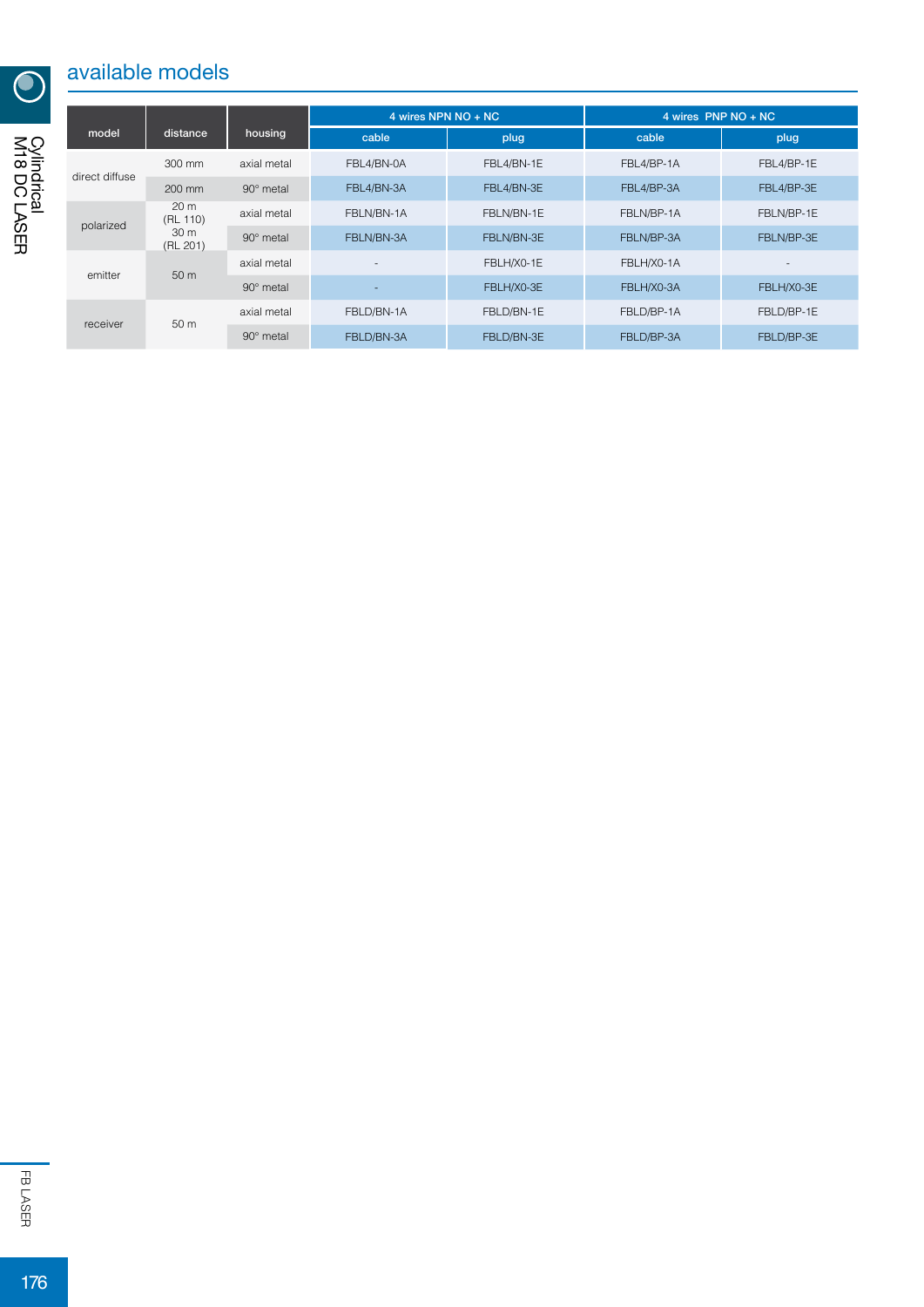## technical specification

direct reflection models

 $\bigodot$ 

|                             | FBL4/**-**                                                                                                                          |  |  |
|-----------------------------|-------------------------------------------------------------------------------------------------------------------------------------|--|--|
|                             |                                                                                                                                     |  |  |
| nominal sensing distance    | 300 mm (axial optic focused 100 mm) (1)<br>200 mm (radial optic focused 100 mm) (1)                                                 |  |  |
| emission                    | red laser diode (650 nm)<br>class 1 laser (IEC60825-1)                                                                              |  |  |
| minimum detectable object   | $0.1$ mm                                                                                                                            |  |  |
| hysteresis                  | $\leq 10 \%$                                                                                                                        |  |  |
| repeatability               | 5 %                                                                                                                                 |  |  |
| operating voltage           | 1030 Vdc                                                                                                                            |  |  |
| ripple                      | $\leq 10 \%$                                                                                                                        |  |  |
| no-load supply current      | $\leq 30$ mA                                                                                                                        |  |  |
| load current                | 100 mA                                                                                                                              |  |  |
| leakage current             | $\leq$ 10 µA a V max                                                                                                                |  |  |
| output voltage drop         | $2 V$ max. $IL = 100$ mA                                                                                                            |  |  |
| output type                 | NPN or PNP; NO + NC                                                                                                                 |  |  |
| switching frequency         | 800 Hz                                                                                                                              |  |  |
| power on delay              | 200 ms                                                                                                                              |  |  |
| power supply protections    | polarity reversal, transient                                                                                                        |  |  |
| output protection           | short circuit (autoreset) Overvoltage                                                                                               |  |  |
| sensitivity adjustment      | yes / Teach-In function                                                                                                             |  |  |
| operating temperature range | - 15°C+ 55°C (without freeze)                                                                                                       |  |  |
| temperature drift           | 10 % Sr                                                                                                                             |  |  |
| protection degree           | IP67 (EN60529) (2)                                                                                                                  |  |  |
| <b>EMC</b>                  | in conformity with the EMC Directive according to EN 60947-5-2                                                                      |  |  |
| external light interference | 3,000 lux (incandescent lamp)<br>10,000 lux (sunlight)                                                                              |  |  |
| <b>LEDs</b>                 | green power supply / yellow (ON-Light state EG $\geq$ 2) /<br>yellow (Flashing-Light state $1 < EG < 2$ ) / yellow (OFF-Dark state) |  |  |
| housing material            | nickel plated brass and PA12                                                                                                        |  |  |
| optic material              | ABS / glass                                                                                                                         |  |  |
| tightening torque           | 25 Nm                                                                                                                               |  |  |
| weight (approximate)        | 40 g connector / 110 g cable                                                                                                        |  |  |

<sup>(1)</sup> White target kodak 90% reflection 100 x 100 mm<br><sup>(2)</sup> Protection guaranteed only with plug cable well mounted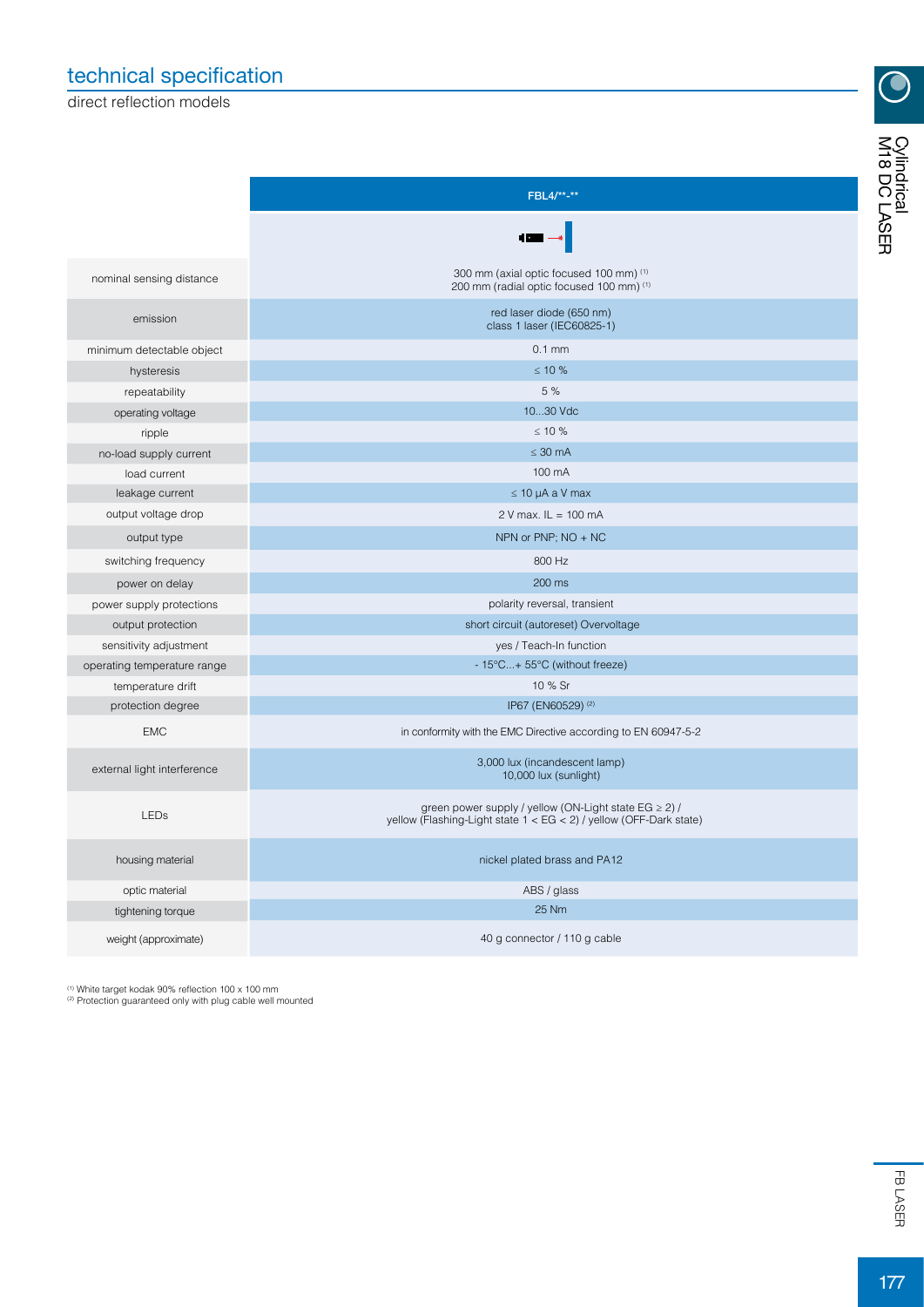

technical specification

polarized models

|                             | <b>FBLN/**-**</b>                                                                                                |  |  |
|-----------------------------|------------------------------------------------------------------------------------------------------------------|--|--|
|                             |                                                                                                                  |  |  |
| nominal sensing distance    | 20 m with RL 110<br>30 m with RL 201; 5 m with RL 100D                                                           |  |  |
| emission                    | red laser diode (650 nm)                                                                                         |  |  |
| emitter                     | class 1 Laser (IEC 825-1)                                                                                        |  |  |
| minimum detectable object   | $0.7$ mm - 1 m<br>24 mm - 25 m                                                                                   |  |  |
| spot dimension              | see diagram                                                                                                      |  |  |
| hysteresis                  | $\leq 10$ %                                                                                                      |  |  |
| repeatability               | 5 %                                                                                                              |  |  |
| operating voltage           | 1030 Vdc                                                                                                         |  |  |
| ripple                      | $\leq 10$ %                                                                                                      |  |  |
| no-load supply current      | $\leq 30$ mA                                                                                                     |  |  |
| load current                | 100 mA                                                                                                           |  |  |
| leakage current             | $\leq 10$ µA a V max                                                                                             |  |  |
| output voltage drop         | $2 V$ max. $IL = 100$ mA                                                                                         |  |  |
| output type                 | NPN or PNP; NO + NC                                                                                              |  |  |
| switching frequency         | 800 Hz                                                                                                           |  |  |
| power on delay              | 200 ms                                                                                                           |  |  |
| power supply protections    | polarity reversal, transient                                                                                     |  |  |
| output protection           | short circuit (autoreset) overvoltage                                                                            |  |  |
| sensitivity adjustment      | Yes / Teach-In function                                                                                          |  |  |
| operating temperature range | - 15°C+ 55°C (without freeze)                                                                                    |  |  |
| temperature drift           | 10 % Sr                                                                                                          |  |  |
| protection degree           | IP67 (EN60529) (1)                                                                                               |  |  |
| <b>EMC</b>                  | in conformity with the EMC Directive according to EN 60947-5-2                                                   |  |  |
| external light interference | 3,000 lux (incandescent lamp)<br>10,000 lux (sunlight)                                                           |  |  |
| <b>LEDs</b>                 | green power supply /<br>yellow (EG $\ge$ 2) / yellow (Flashing-Light state 1 < EG < 2) / yellow (OFF-Dark state) |  |  |
| housing material            | nickel plated brass and PA12                                                                                     |  |  |
| optic material              | ABS / glass                                                                                                      |  |  |
| tightening torque           | 25 Nm                                                                                                            |  |  |
| weight (approximate)        | 40 g connector / 110 g cable                                                                                     |  |  |

(1) Protection guaranteed only with plug cable well mounted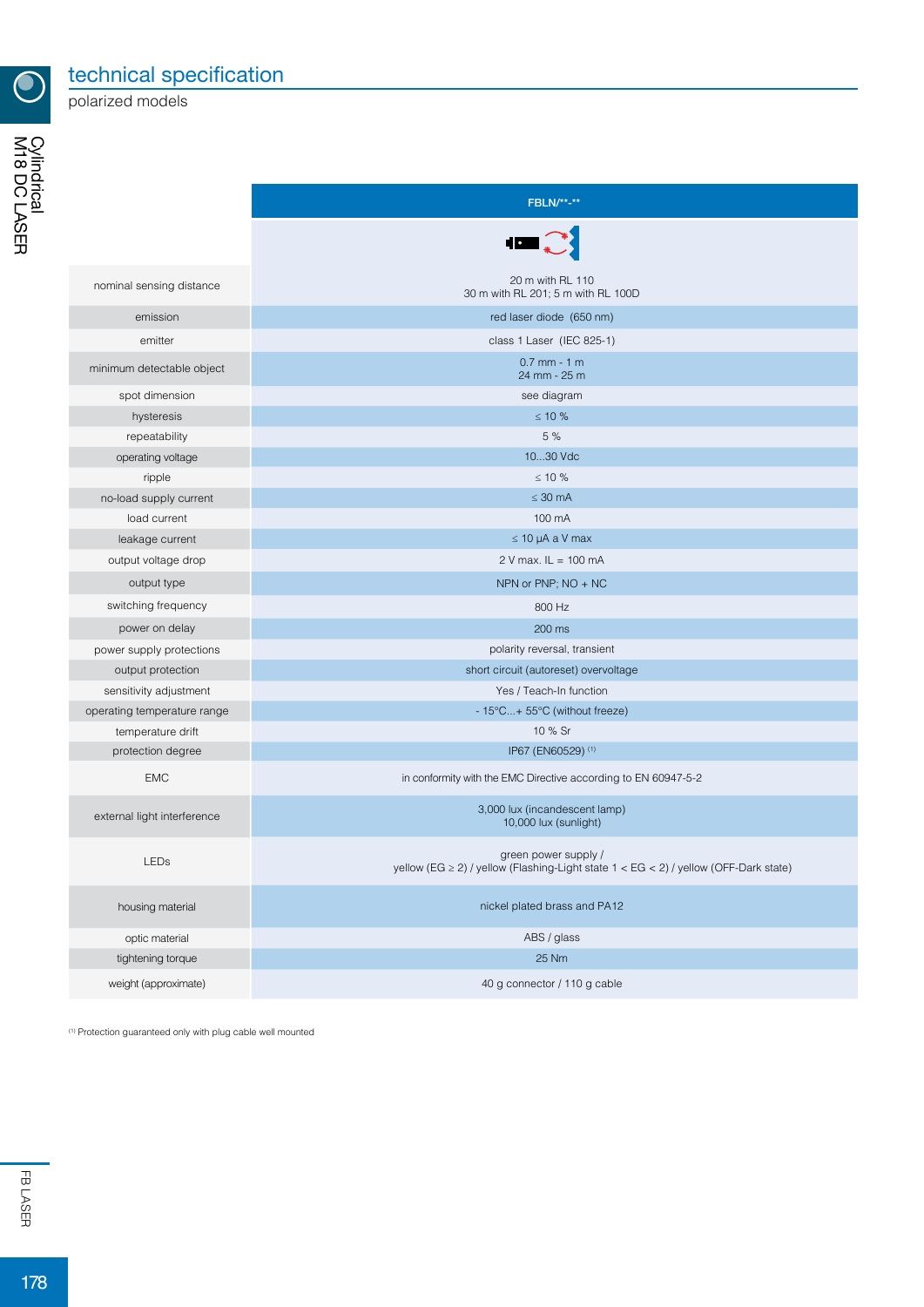## technical specification

through beam models

| t |
|---|

 $\bigodot$ 

|                             | emitter                                                        | receiver                                                                                       |  |  |  |
|-----------------------------|----------------------------------------------------------------|------------------------------------------------------------------------------------------------|--|--|--|
|                             | FBLH/X0-**                                                     | <b>FBLD/**-**</b>                                                                              |  |  |  |
|                             | $\blacksquare$                                                 | - 11                                                                                           |  |  |  |
| nominal sensing distance    | 50 m                                                           |                                                                                                |  |  |  |
| emission                    | red laser diode (650 nm)                                       |                                                                                                |  |  |  |
| emitter                     | class 1 Laser (IEC 60825-1)                                    |                                                                                                |  |  |  |
| minimum detectable object   | $10 \, \text{mm}$                                              |                                                                                                |  |  |  |
| spot dimension              | see diagram                                                    |                                                                                                |  |  |  |
| hysteresis                  | $\leq 10 \%$                                                   |                                                                                                |  |  |  |
| repeatability               | 5 %                                                            |                                                                                                |  |  |  |
| operating voltage           | 1030 Vdc                                                       |                                                                                                |  |  |  |
| ripple                      | $\leq 10 \%$                                                   |                                                                                                |  |  |  |
| no-load supply current      | $\leq$ 25 mA                                                   |                                                                                                |  |  |  |
| load current                |                                                                | 100 mA                                                                                         |  |  |  |
| leakage current             |                                                                | $\leq$ 10 µA a Vmax                                                                            |  |  |  |
| output voltage drop         |                                                                | $2 V$ max. $IL = 100$ mA                                                                       |  |  |  |
| output type                 |                                                                | NPN or PNP                                                                                     |  |  |  |
| switching frequency         |                                                                | 1 kHz                                                                                          |  |  |  |
| power on delay              |                                                                | 200 ms                                                                                         |  |  |  |
| power supply protections    | polarity reversal, transient                                   |                                                                                                |  |  |  |
| output protection           |                                                                | short circuit (autoreset) overvoltage                                                          |  |  |  |
| sensitivity adjustment      |                                                                | trimmer                                                                                        |  |  |  |
| operating temperature range | - 15°C+ 55°C (without freeze)                                  |                                                                                                |  |  |  |
| temperature drift           | 10 % Sr                                                        |                                                                                                |  |  |  |
| check input                 | BK/2 connected to 0 switches<br>off the emission               |                                                                                                |  |  |  |
| <b>EMC</b>                  | in conformity with the EMC Directive according to EN 60947-5-2 |                                                                                                |  |  |  |
| protection degree           | IP67 (EN60529) (1)                                             |                                                                                                |  |  |  |
| external light interference |                                                                |                                                                                                |  |  |  |
| LEDs                        | green (power supply)<br>yellow (on)<br>yellow (off)            | green (power supply)<br>yellow (light status or output status in the special LO/DO<br>version) |  |  |  |
| housing material            | nickel plated brass and PA12                                   |                                                                                                |  |  |  |
| optic material              | ABS / glass                                                    |                                                                                                |  |  |  |
| tightening torque           | 25 Nm                                                          |                                                                                                |  |  |  |
| weight (approximate)        | 80 g connector / 220 g cable                                   |                                                                                                |  |  |  |

(1) Protection guaranteed only with plug cable well mounted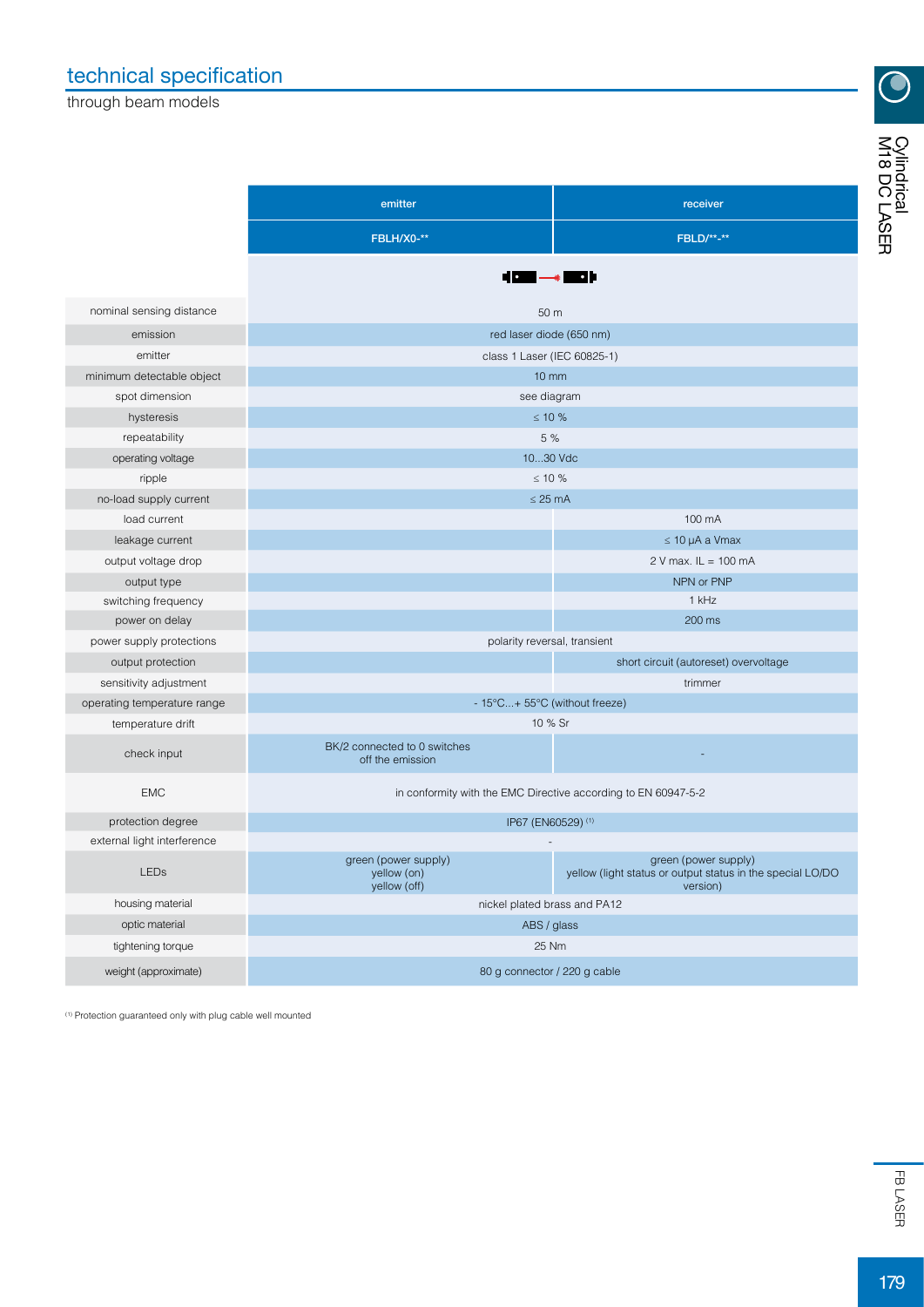

M18 DC LASER Cylindrical<br>M18 DC LASER

#### electrical diagrams of the connections



## plug



#### response diagram

through beam models

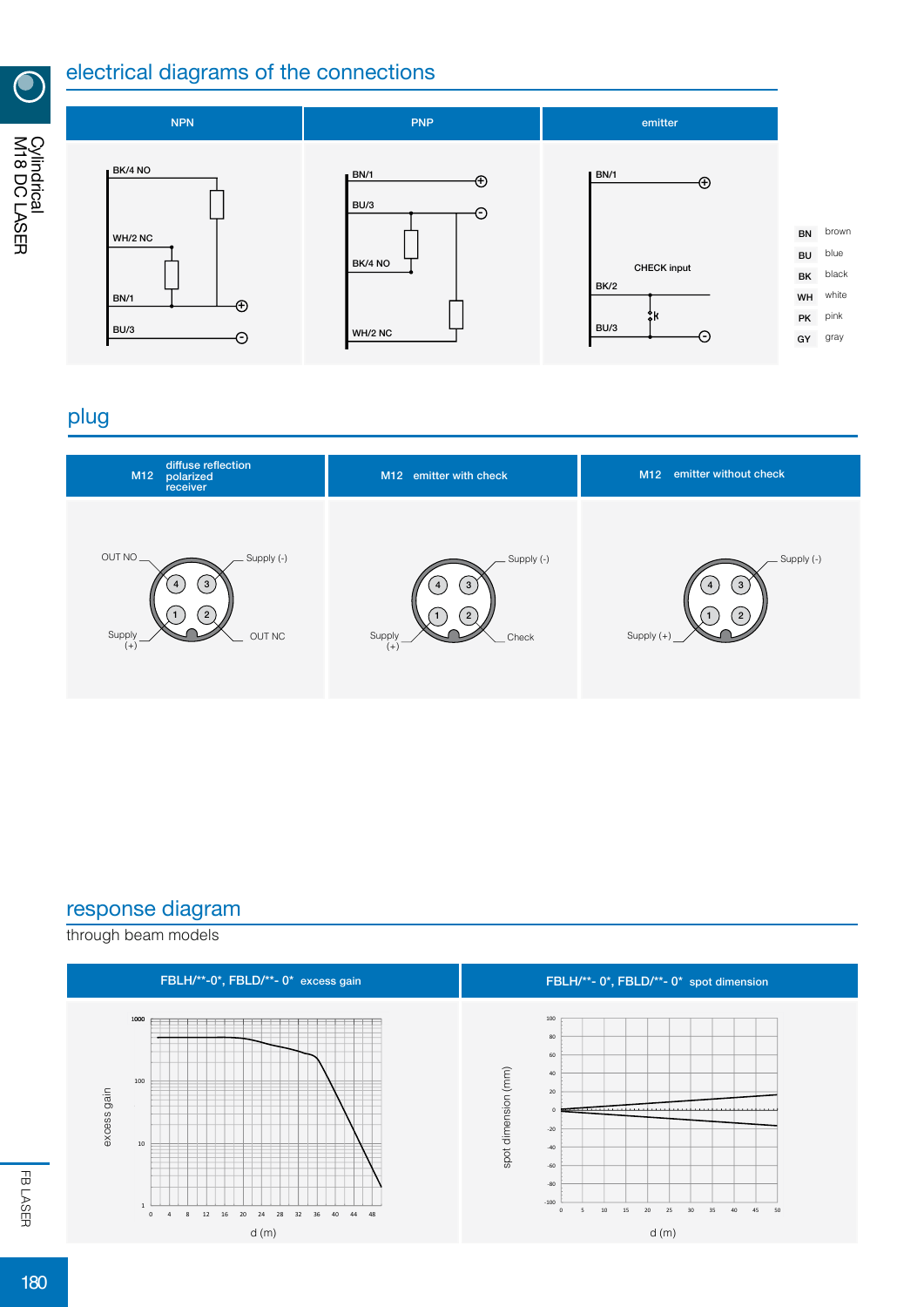

## response diagram

direct diffuse models

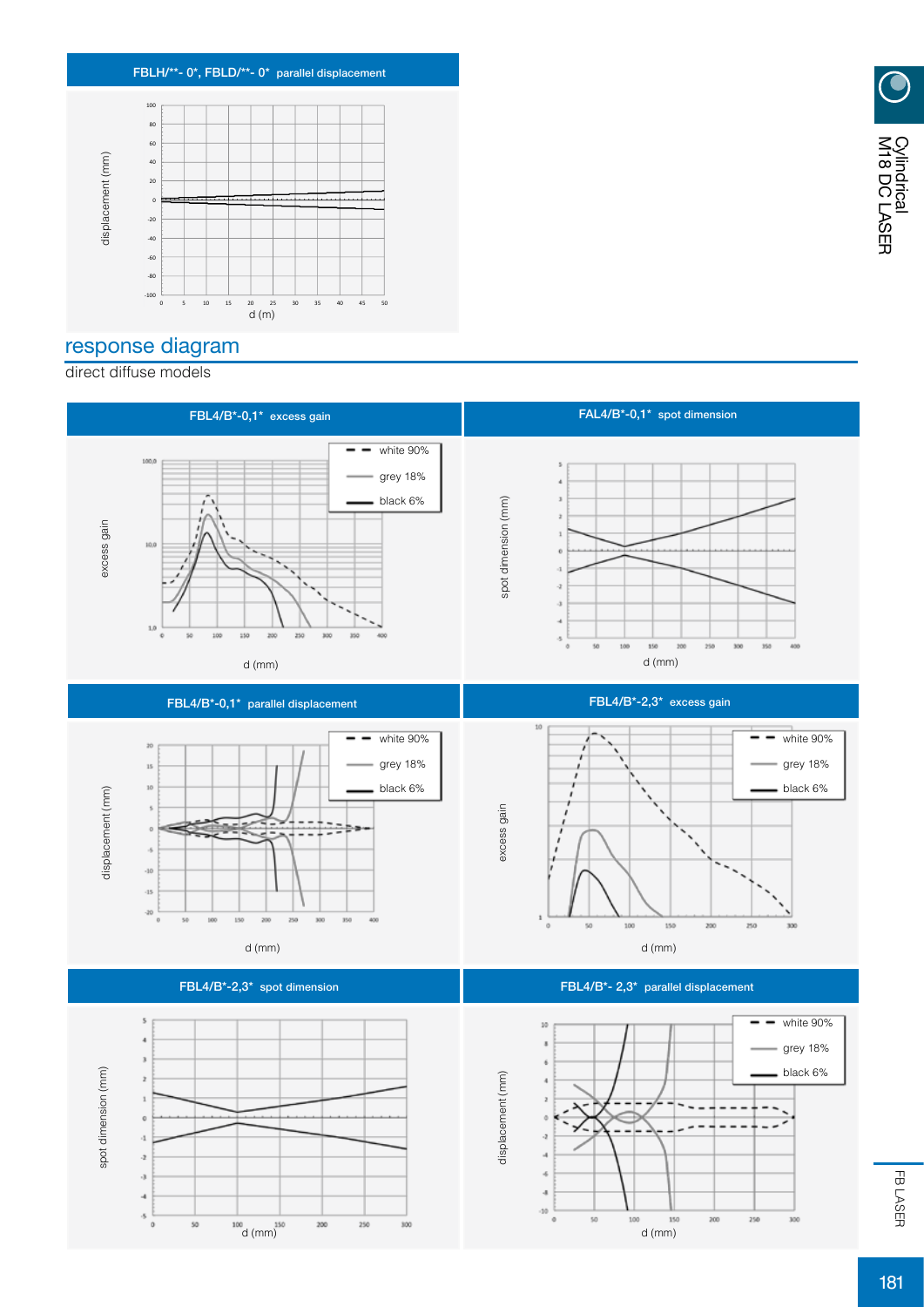## response diagram

polarized models

M18 DC LASER Cylindrical

 $\bullet$ 





FBLN/\*\*-\*\* spot dimension